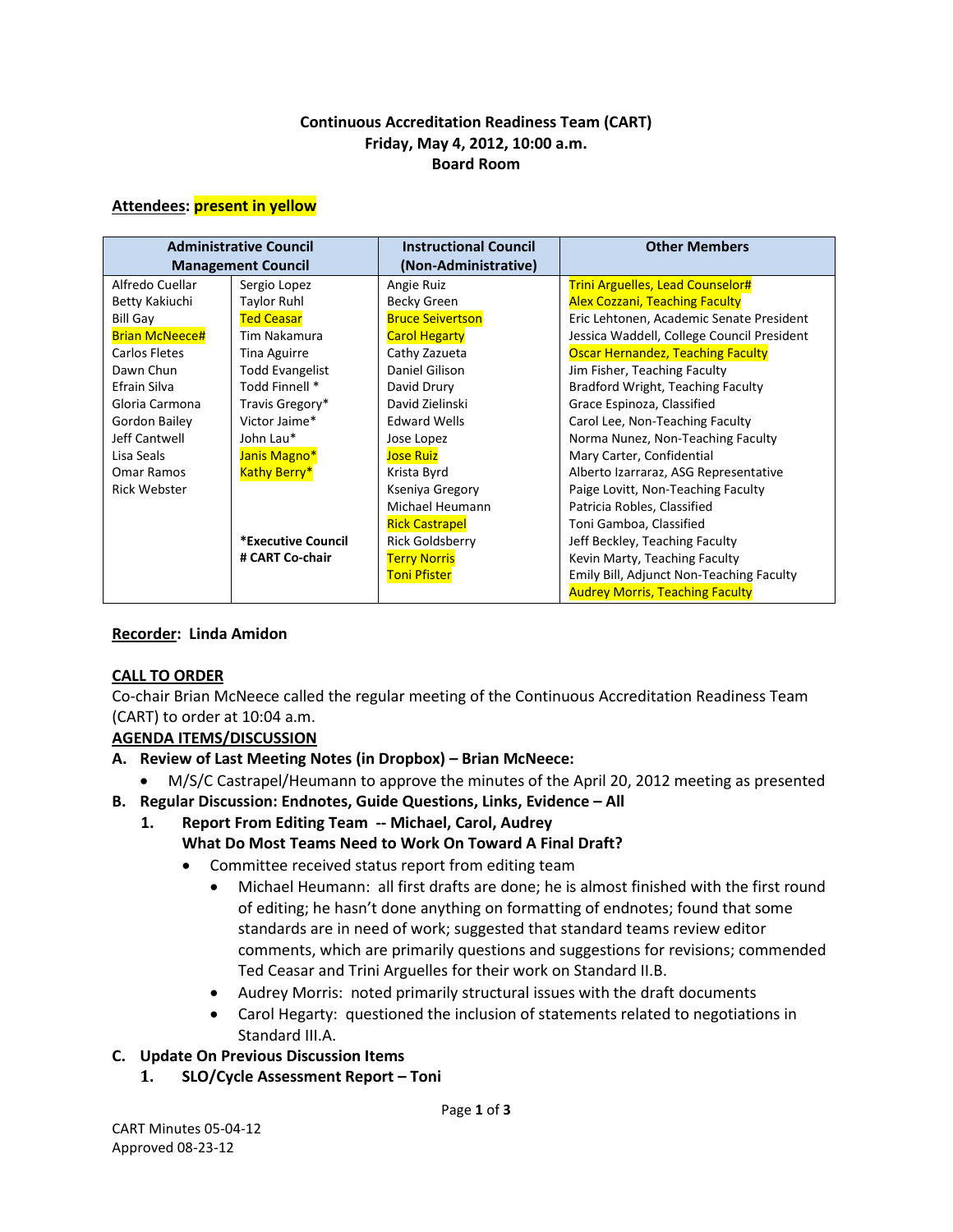- SLO Coordinator Toni Pfister sent an SLO/Cycle Assessment status report to CART Co-chair McNeece; PLO and SLO reports will be completed before the end of the AY; all reports will be posted on the SLO website; data from old website has been migrated to the new website but needs updating; asked chairs to request data from faculty before the end of the semester
- VP Berry sent email to faculty directing completion of PLOs, and assessment and incorporation of improvements by next fall; the report due to the Commission in November should include assessment of more than one PLO; the Commission will want to look at the general education program first; by March 2013, all colleges must be at the proficiency level on SLOs and use data to make program improvements and informed decisions; Toni, Michael and VP Berry will meet next week to plan June 22 flex activities related to SLOs and PLOs
- committee discussed the data to be considered when assessing PLOs

# **2. Data Reliability Committee – Jan Magno**

• Interim VP Jan Magno reported that Ted Ceasar and Jeff Cantwell are chairs of the Data Reliability Committee (DRC); she related concerns with the data reported to the Chancellor's Office through MIS; to address this issue, DRC is considering pairing up functional users with IT to confirm the data; DRC is also considering inviting representatives from committees such as EMPC and CART, among others, to DRC meetings; DRC would meet at least six times per year; she strongly encouraged attendance by department representatives at DRC meetings if a department's operations rely on data

# **3. Repository for Evidence Documents – Linda, Brian**

## **a. Compiling Your Evidence Folder**

- committee reviewed the repository and received and instructions for accessing
- committee instructed to place all evidence in the repository; a reference to a specific section of board minutes should link to a .pdf in the repository of only those page(s) of the board minutes containing that section; if referring to board minutes in general, then link to a page in the repository containing the link to the board minutes or to the board website

### **4. Building Standards Into Mission Statements of Each Committee –Brian**

• No report

# **5. Campus wide Master Calendar – Brian**

- Co-chair McNeece inquired regarding the feasibility of adding key deadlines to everyone's Outlook calendars en masse
- Michael Heumann reported that IT has a project in the works with that capability

# **a. Adjunct Faculty Handbook**

- Co-chair McNeece would like to use the adjunct faculty handbook as a model to develop a full-time faculty handbook

# **D. New Discussion**

# **E. Cal-PASS Training - Brian, Dawn**

• CART Co-chair McNeece reported that he had reviewed CalPASS data for IVC and expressed concern regarding reliability of the data; he related his difficulty in navigating in the CalPASS database; he cited a need for training and more oversight of IVC data in the future

### **F. Campus News Related to Accreditation – Brian**

**1. Re-Org. No report**